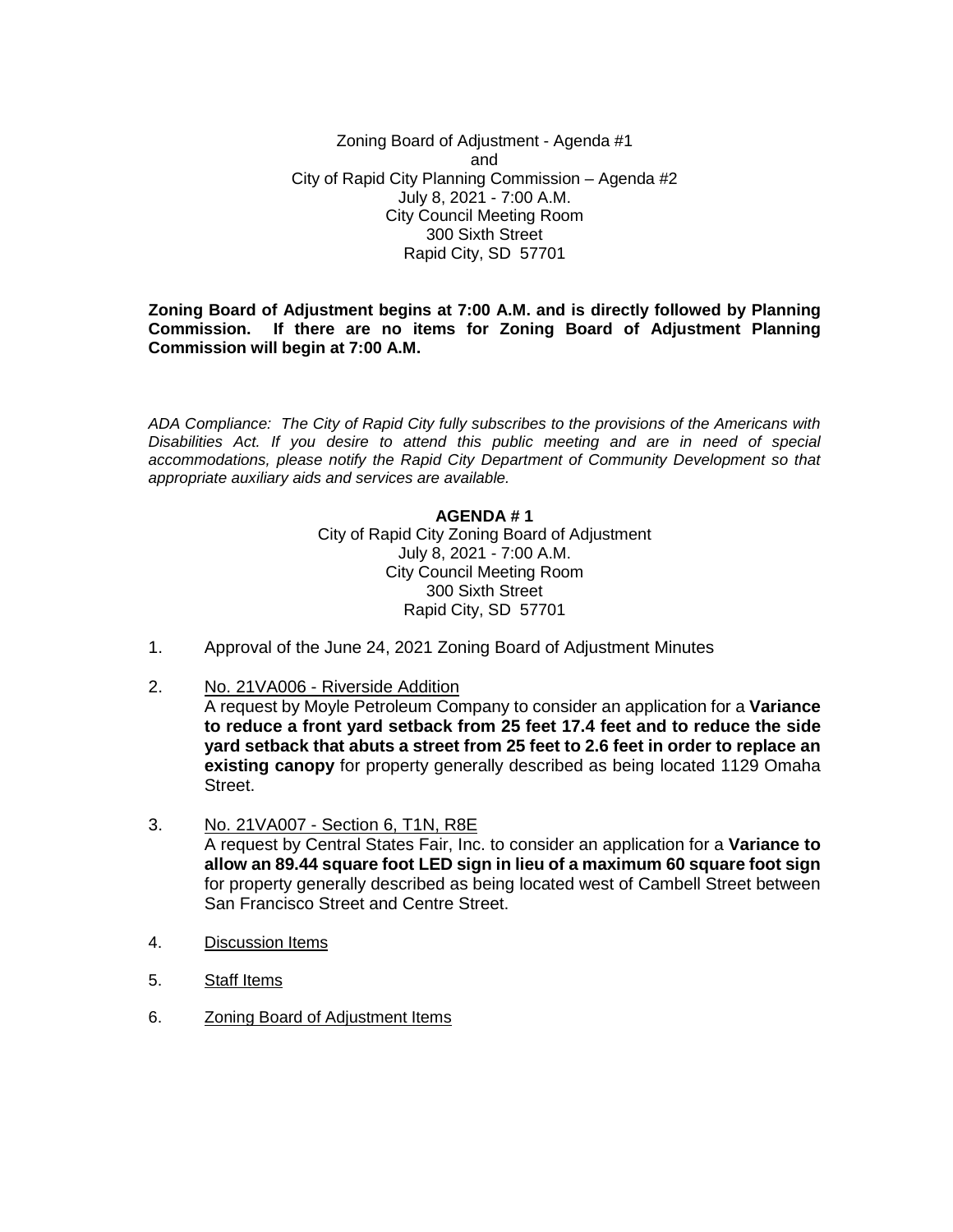*ADA Compliance: The City of Rapid City fully subscribes to the provisions of the Americans with Disabilities Act. If you desire to attend this public meeting and are in need of special accommodations, please notify the Rapid City Department of Community Development so that appropriate auxiliary aids and services are available.*

> **AGENDA # 2** City of Rapid City Planning Commission July 8, 2021 - 7:00 A.M. City Council Meeting Room 300 Sixth Street Rapid City, SD 57701

*SOME OF THE ITEMS ON THIS AGENDA ARE SUBJECT TO A PUBLIC HEARING OR CONSIDERATION BY THE RAPID CITY COUNCIL FOR FINAL ACTION. PLEASE CONTACT THE DEPARTMENT OF COMMUNITY DEVELOPMENT STAFF FOR INFORMATION REGARDING THE DATE ANY PARTICULAR ITEM MAY BE CONSIDERED BY THE CITY COUNCIL.*

## **Consent Calendar**

**The following items have been placed on the Consent Calendar for action to be taken on all items in accordance with staff's recommendation by a single vote. Any item may be removed from the Consent Calendar by any Planning Commissioner, staff member, or audience member, for separate consideration:**

#### **---CONSENT CALENDAR---**

1. Approval of the June 24, 2021 Planning Commission Meeting Minutes.

# **---END OF CONSENT CALENDAR---**

## **---BEGINNING OF REGULAR AGENDA ITEMS---**

\*2. No. 21PD022 - Stoney Creek South Subdivision

A request by Buell Consulting, Inc for Verizon Wireless to consider an application for a **Major Amendment to a Planned Development Overlay to allow a cellular communication tower** for property generally described as being located 5615 Nugget Gulch Road.

*The Rapid City Planning Commission's action on this item is final unless any party appeals that decision to the Rapid City Council. All appeals must be submitted in writing to the Department of Community Development by close of business on the seventh full calendar day following action by the Planning Commission.*

\*3. No. 21UR009 - Big Sky Business Park

A request by Kennedy Design Group, Inc for Wyngard Pot-O-Gold Casino Inc. to consider an application for a **Conditional Use Permit to allow on-sale liquor establishment in conjunction with a casino** for property generally described as being located 840 Timmons Boulevard.